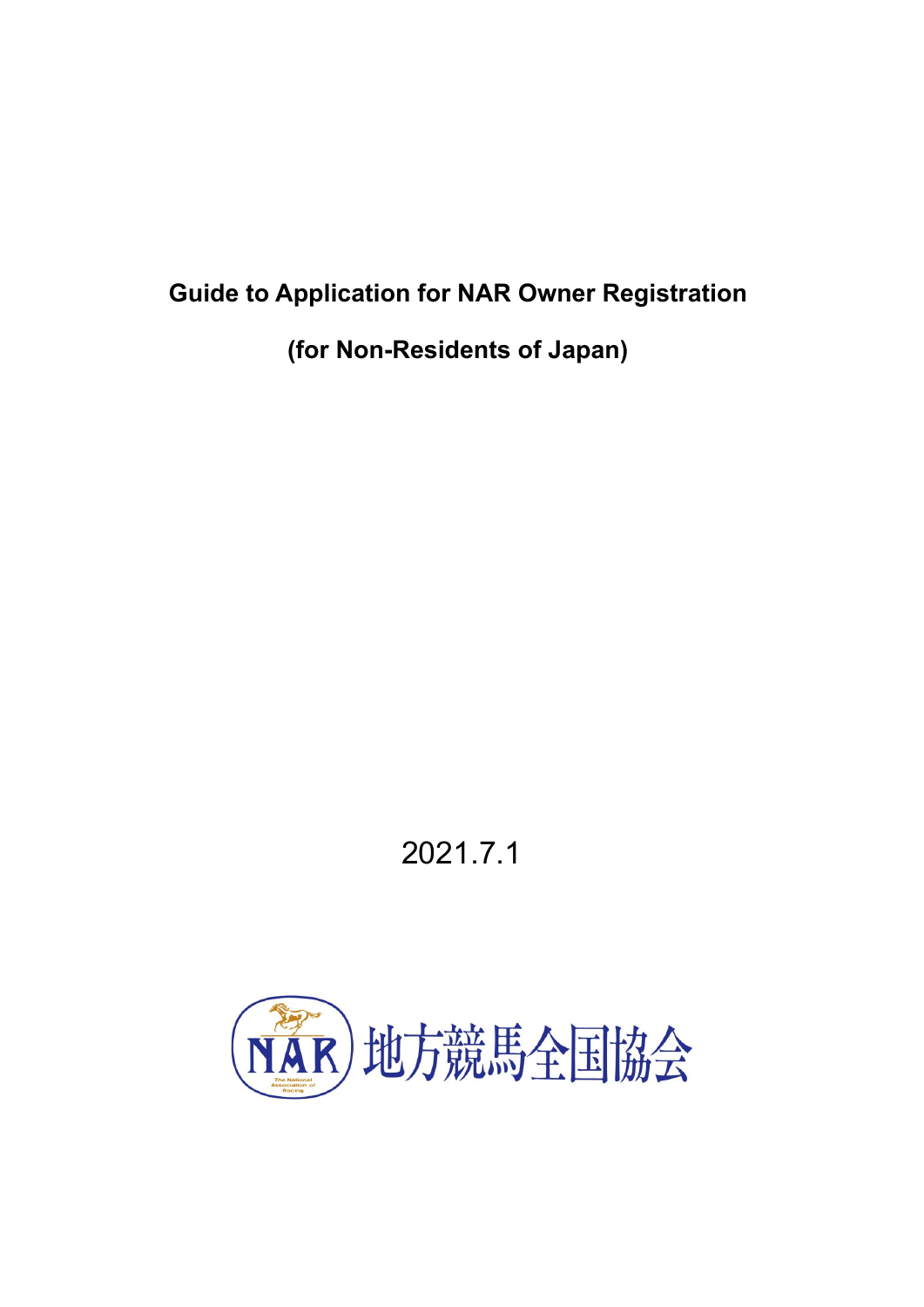# Introduction

Thank you for your interest in the owner registration at the National Association of Racing (NAR).

The NAR decided to accept applications for owner registration from non-residents of Japan starting from April 2013.

It is quite possible that there are several differences in rules between horseracing managed by local governments (local government racing) and the situation to which you are accustomed as a horse owner in your country or region. We have, therefore, prepared this Guide and some other documents about NAR rules, and would ask you to read them thoroughly before your application.

We should also point out that the NAR Owner Registration application will need to be accompanied by various types of supporting documents. While we appreciate how difficult it may be to gather all relevant materials, we hope you will understand that this process is necessary to ensure rigorous review of applications.

National Association of Racing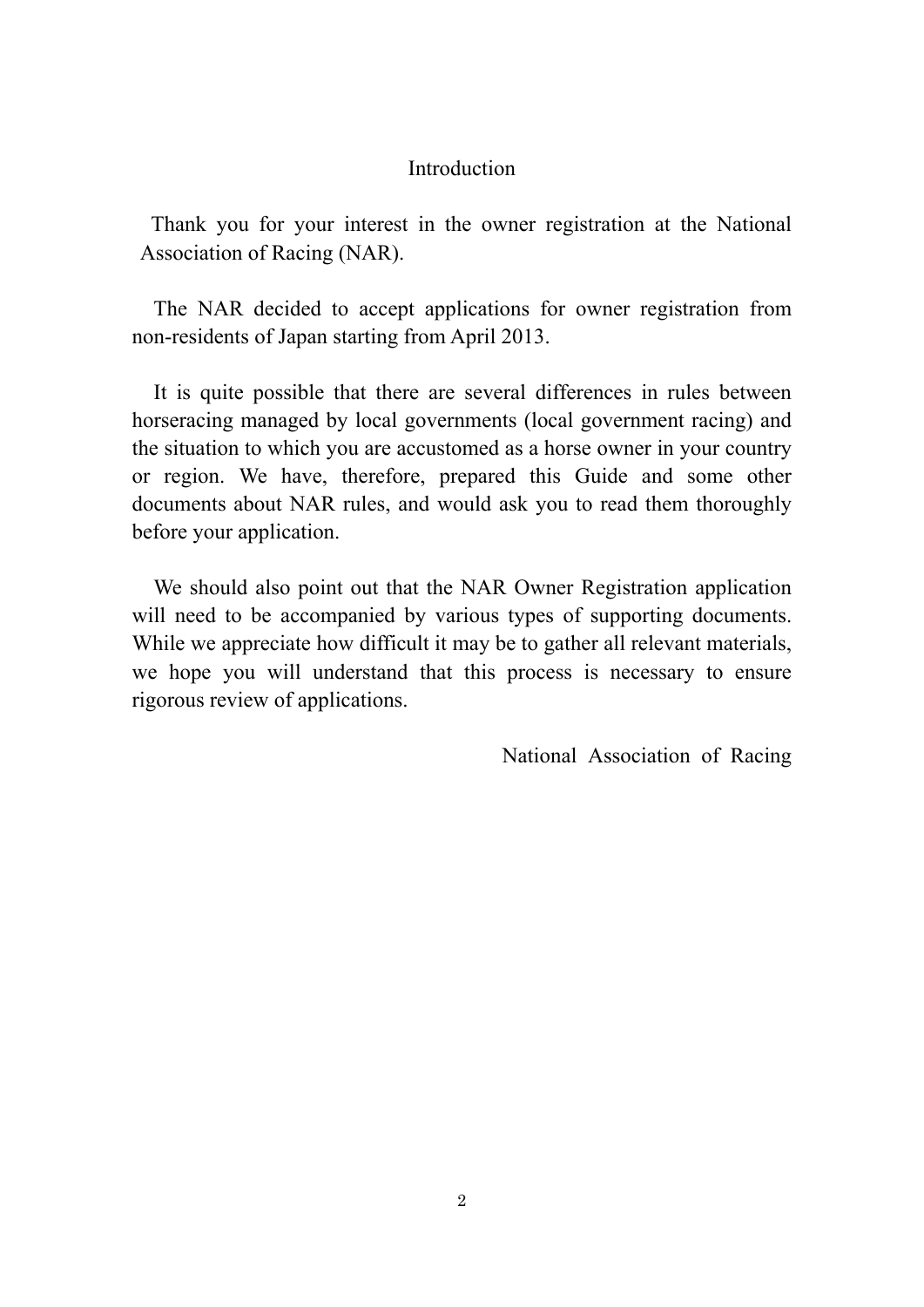# **Contents**

| Flowchart from Application to Registration $\cdots$ $\cdots$ $\cdots$ 4 |
|-------------------------------------------------------------------------|
| NAR Owner Registration System • • • • • • • • • • 5                     |
| Conditions for NAR Owner Registration · · · · · · · 6                   |
| . 7<br>Documents Required                                               |
| Requirements Concerning Liaison Officers • • • • • • 8                  |
| . 12<br><b>Other Matters</b>                                            |
| Reference                                                               |
| Q&A on NAR Owner Registration ···········13                             |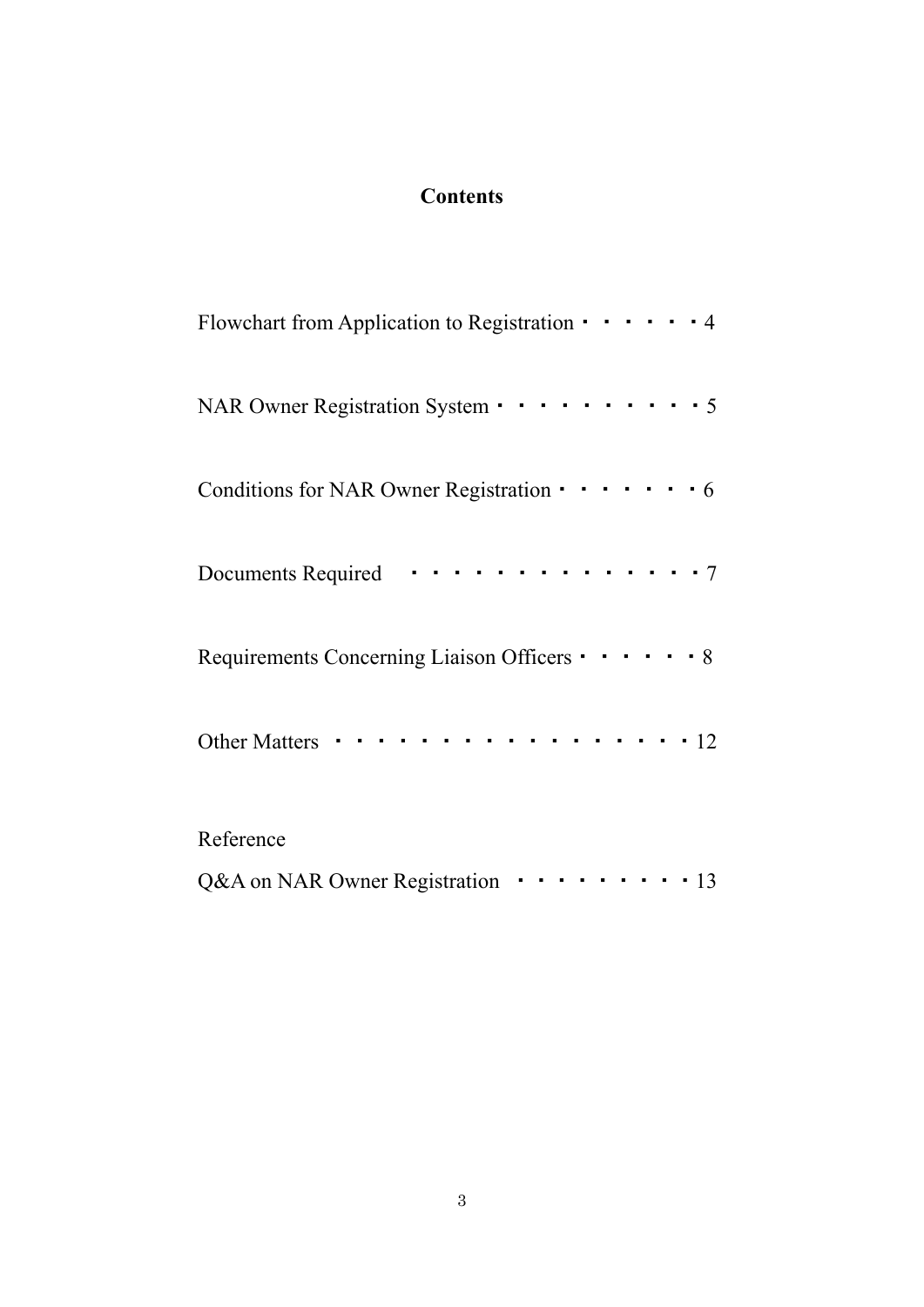# **● Flowchart from Application to Registration**

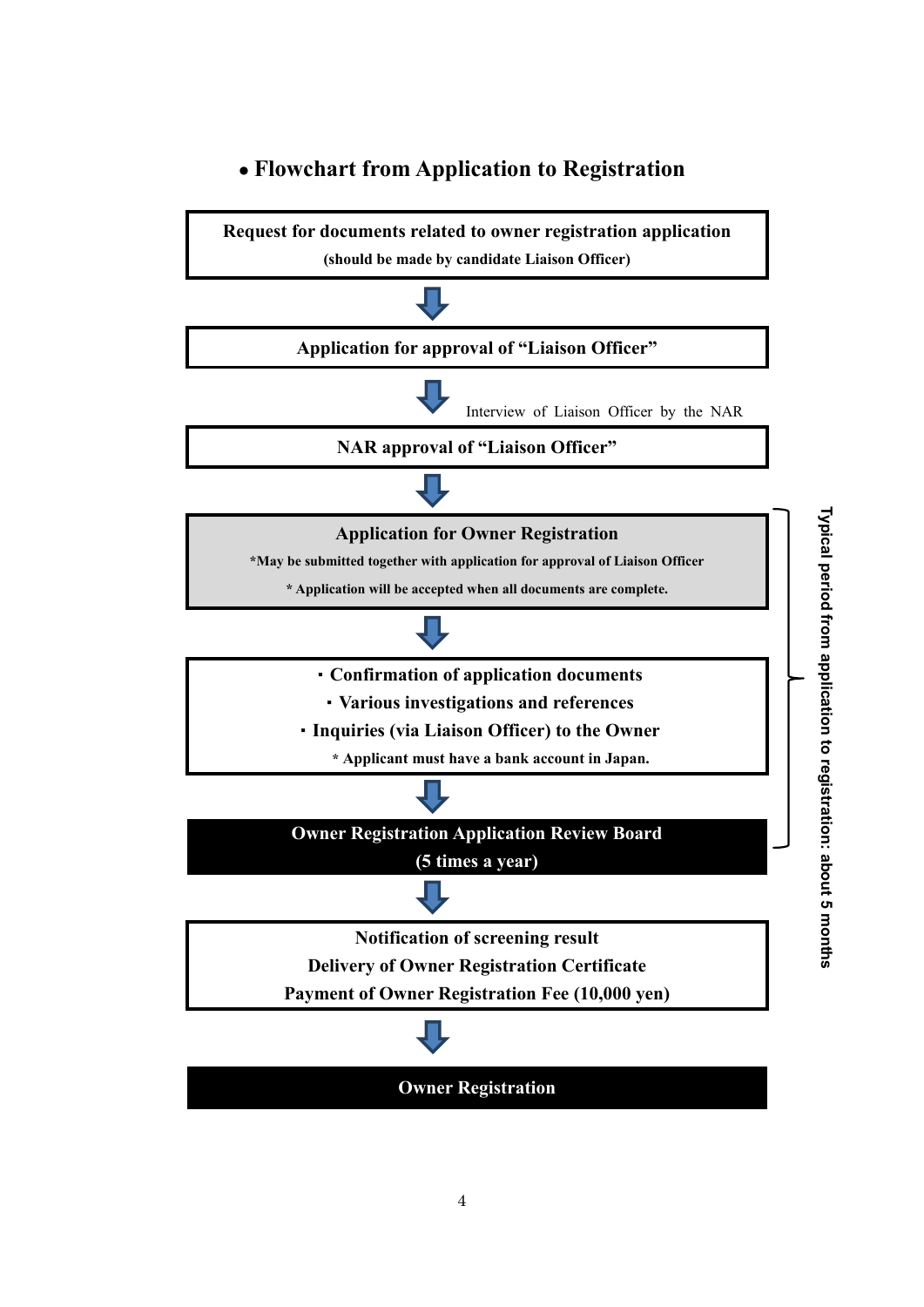#### **● NAR Owner Registration System**

As in the case of the Japan Racing Association (JRA), races managed by local governments (NAR races) are held under the strict supervision of the Japanese government in line with the special law and have gown with maintaining the integrity of horseracing as the most important task of the NAR. The same policy applies to owners, who play an extremely important role in horseracing. We are expected to rigorously screen their eligibility at the time of registration; detailed conditions for ineligibility are clearly set out in laws and regulations.

As such, we hope you will understand that the system of ownership in Japanese local government racing has been applied with utmost stringency ever since it was first devised as in the case of the JRA.

Specific grounds for ineligibility, as summarized in this Guide, are set out in the "The National Association of Racing Regulation of Operation Procedures." Besides these, there are additional rules specified by the local governments managing NAR races ("Organizers" hereafter) and such rules are different among organizers. Many of these rules will probably differ from those that apply to racing in other countries where you are participating as owners. For your reference, we include "Questions and Answers on NAR Owner Registration" in this guide. We would like to ask you to read them thoroughly and understand the local government racing rules such as Program Outlines of various organizers before you apply.

The application documents will need to be drawn together by your Liaison Officer in Japan, who should then bring your application to the NAR. Please also understand that all NAR communications regarding your application will, in principle, be made through your Liaison Officer.

Should you be unclear about any aspect of the application process, please contact the following address.

> **Registration Division, Licensing and Registration Department, National Association of Racing (NAR)**  106-8639 ,2-1, Azabudai 2-chome, Minato-ku, Tokyo 【TEL】03-3583-2142 【FAX】03-3583-8874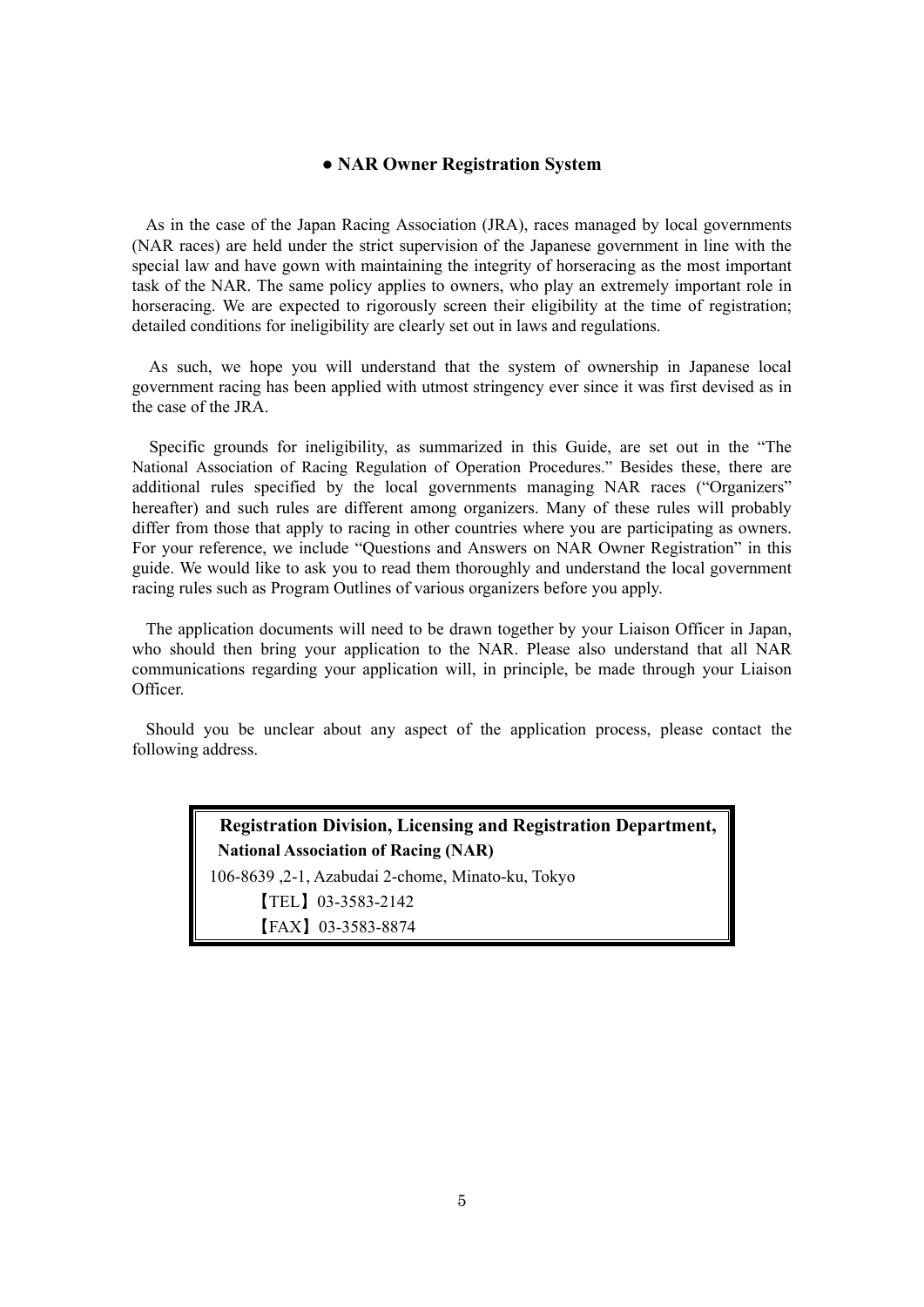#### **● Conditions for NAR Owner Registration**

Anyone applying for NAR Owner Registration (excluding special registration for international races) must satisfy the registration conditions set forth below.

Preconditions:

・Application for Owner Registration is accepted for individual owners only.

・The applicant must have been active in owning and racing horses for more than one year as individual owners or representatives of corporate owners, etc., on an independent basis, after being registered or licensed as an owner under an overseas recognized racing authority.

・The applicant must have applied for approval of "Liaison Officer" domiciled in Japan, either before or at the same time as the application for owner registration, and this Liaison Officer must have been approved by the NAR.

Personal status

- ・The applicant must not be one who cannot appropriately from perceptions, make decisions, or conduct communication required for his or her horses to enter races in a proper manner due to disorder of their mental faculties.
- ・The applicant must not have been sentenced to imprisonment without work or a heavier punishment, and must have spent at least ten years after completion of such punishment execution.
- ・The applicant must be at least 20 years old.
- ・The applicant must not be a bankrupt whose rights have not been restored or a person equivalent to this.
- ・The applicant must not be equivalent to any of the above statuses in a country outside Japan.
- ・The applicant must not be a person who could endanger the integrity of horseracing.
- ・The applicant must not fall under any of the descriptions specified in Article5(1) to (10) and (12) as well as the subparagraphs of Article 10-6 of the "NAR Regulation of Operation Procedures" in addition to the foregoing items.

Financial status

- ・The applicant's income must have been at least 5 million yen (salaries, business revenue, real estate, and other income may be included in this calculation only when they are expected to be receivable on a continuous basis in future).
- \* Amount of income will be calculated with using the assessed value and exchange rate nearest to the date of the review board.
- \* Income is calculated by subtracting necessary expenses from revenues.
- \* Besides the above, further details on owner registration can be found in the "NAR Regulation of Operation Procedures" etc.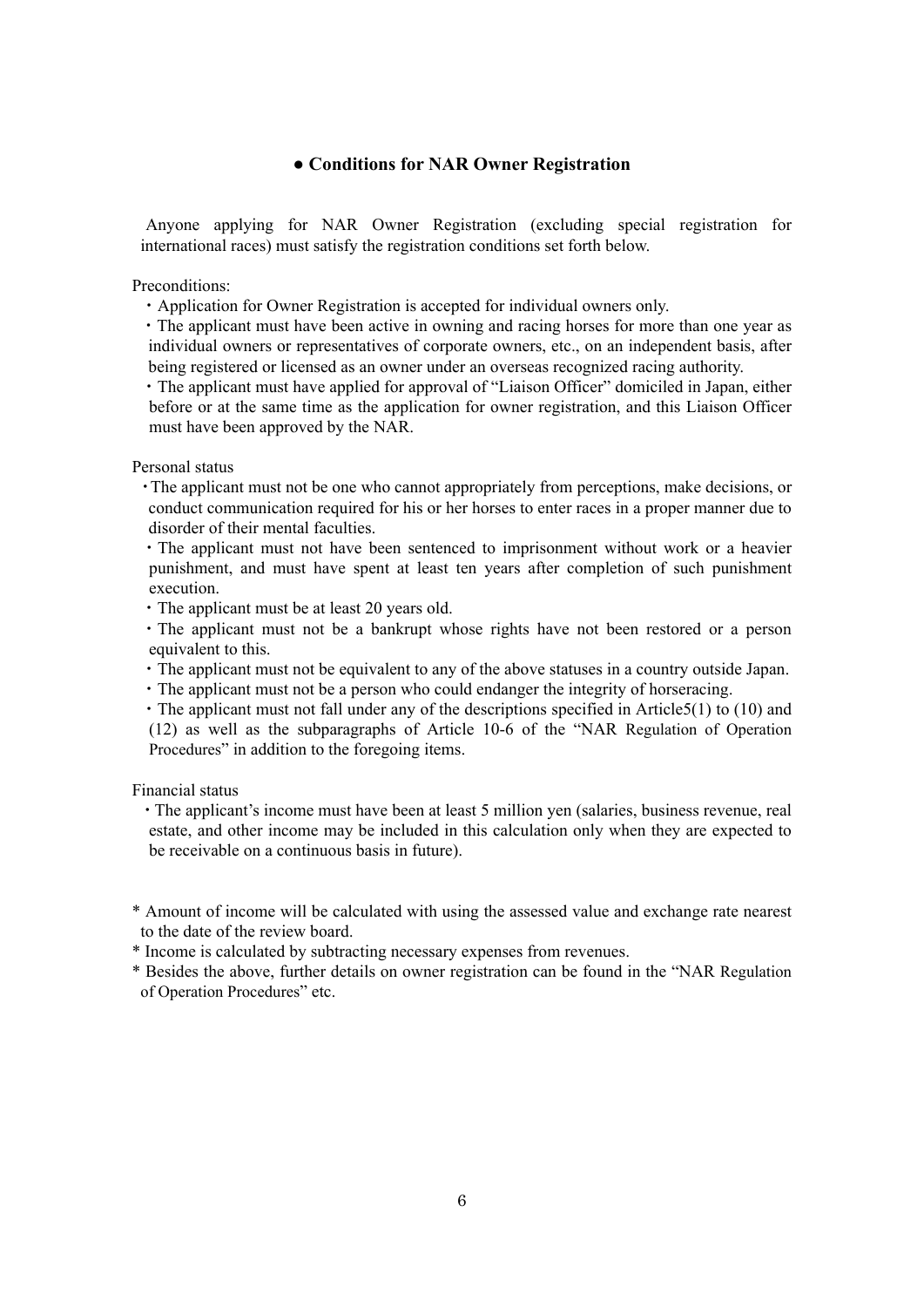#### **● Documents Required**

- (1) Application form (NAR-designated form)
- (2) Three(3) passport-size photographs (30 mm \* 24 mm)
- (3) An official document stating the applicant's name, date of birth, place of birth, and family composition
- (4) A copy of the applicant's passport
- (5) A document certifying the applicant's current address
- (6) A document outlining the applicant's career (NAR-designated form)
- (7) Certification of owner status issued by an overseas-recognized racing authority
- (8) Documents that certify that the person does not fall under the category of those who cannot appropriately form perceptions, make decisions, or conduct communication required for his or her horses to enter races in a proper manner due to disorder of their mental faculties, and is not a person who would be treated as such under foreign law
- (9) A document certifying that the applicant is not a bankrupt whose rights have not been restored, or a person who would be treated as such under foreign law
- (10) A document certifying that the applicant has not been sentenced to imprisonment without work or a heavier punishment
- (11) Declaration (NAR-designated form)
- (12) Documents related to Liaison Officer \*;see page 8
- (13) Copies of tax return documents for the year immediately before application (including attached documents)
- (14) Official documents showing the amount of tax paid or income received for the year immediately before application (including documents on the income)
- (15) A document certifying the applicant's assets such as a bank document and certificate of securities ownership
- (16) A document certifying the amount of debts
- (17) Declaration of Personal Assets and Debts (NAR-designated form)
- (18) Certified copy of the commercial register of the companies of the applicant (whether as owner or employee)
- (19) All statements of accounts of the applicant's companies (whether as owner or employee)
- (20) A document certifying that the applicant has a bank account in Japan (may be submitted after the end of screening)
- \* If any document submitted to the NAR is written in any language other than English, please submit English or Japanese translation along with the particular document.
- \* Please be aware that, besides the documents specified above, the NAR may request the submission of additional documents at its own discretion.
- \* The above documents should be brought to the NAR office by the applicant's registered Liaison Officer. All questions and other comments from the NAR concerning application documents for owner registration will be communicated via the Liaison Officer.
- \* The submitted documents will not be returned in principle. The NAR will take all due care in handling of the submitted documents, and will not use personal information for any purpose other than NAR owner registration.
- \* All certifying documents issued by public bodies or financial institutions should be dated no more than three months before the date of application.
- \* Owner registration fee of 10,000 yen will be payable upon registration.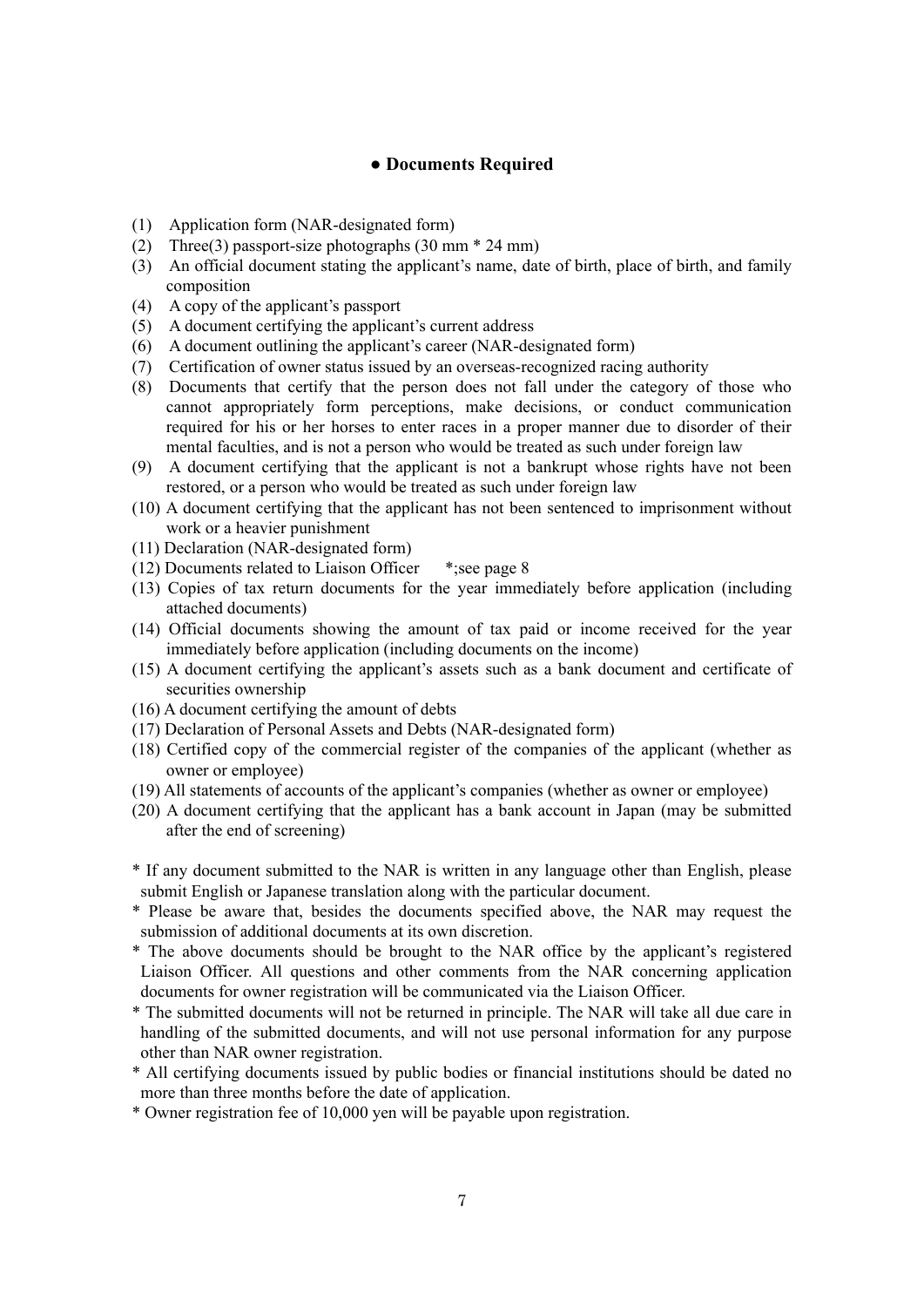#### **● Requirements Concerning Liaison Officers**

The NAR obliges the person without a domicile in Japan who wishes to apply for NAR Owner Registration to appoint a "Liaison Officer" who is a resident of Japan. The purpose of this appointment is to ensure smooth and prompt communications among the NAR, racing personnel, and the non-resident NAR owner. A Liaison Officer needs to be fluent in both Japanese and a language in which close communications can be maintained with the applicant.

The work undertaken by the Liaison Officer is detailed below, together with a definition of a person who is ineligible to become a Liaison Officer.

#### Work undertaken by the Liaison Officer

- ・Undertaking all administrative procedures related to gathering of required documents and their submission to the NAR so as to file an application for owner registration, communicating with the applicant whenever necessary, and responding to questions or requests from the NAR
- ・Gathering of documents required by an owner and their submission to the Organizer or the NAR after the applicant is registered as an NAR owner
- ・Liaising between the Organizer or the NAR and the Owner
- ・Receiving prizes on behalf of the owner

・In addition to the above undertakings, all administrative matters relating to the owner (except for the administrative procedures of horseracing performed by a trainer on behalf of the owner in accordance with the direction by the Organizer)

Person who is ineligible to be a Liaison Officer

- ・ A person who cannot appropriately form perceptions, make decisions, or conduct communication required for his or her horses to enter races in a proper manner due to disorder of their mental faculties, or who is bankrupt and has not been rehabilitated
- ・A person who has been sentenced to imprisonment without work, or a heavier punishment
- ・A person who has been punished with a fine for violating the provisions of the Horse Racing Law or other racing-related laws
- ・A person who has been prohibited or suspended from participating in horseracing
- ・Including the above, a person falling under Article 4 of the Detailed Regulations on the Liaison Officer of the Non-resident Owner (Notice No. 16 of FY 2012)

Documents required from Liaison Officer

- (1) Application form (NAR-designated form)
- (2) Two (2) photographs (30 mm \* 24 mm) of upper-body shot of the applicant without headwear taken in the last three months
- (3) Certified copy of the candidate's family register (not applicable to a foreigner)
- (4) Copy of the candidate's resident card (for the household)
- (5) A document outlining the candidate's career (NAR-designated form)
- (6) Document that certify that the person dose not fall under category of those who cannot appropriately from perceptions, make decisions, or conduct communication required for his or her horses to enter races in a proper manner due to disorder of their mental faculties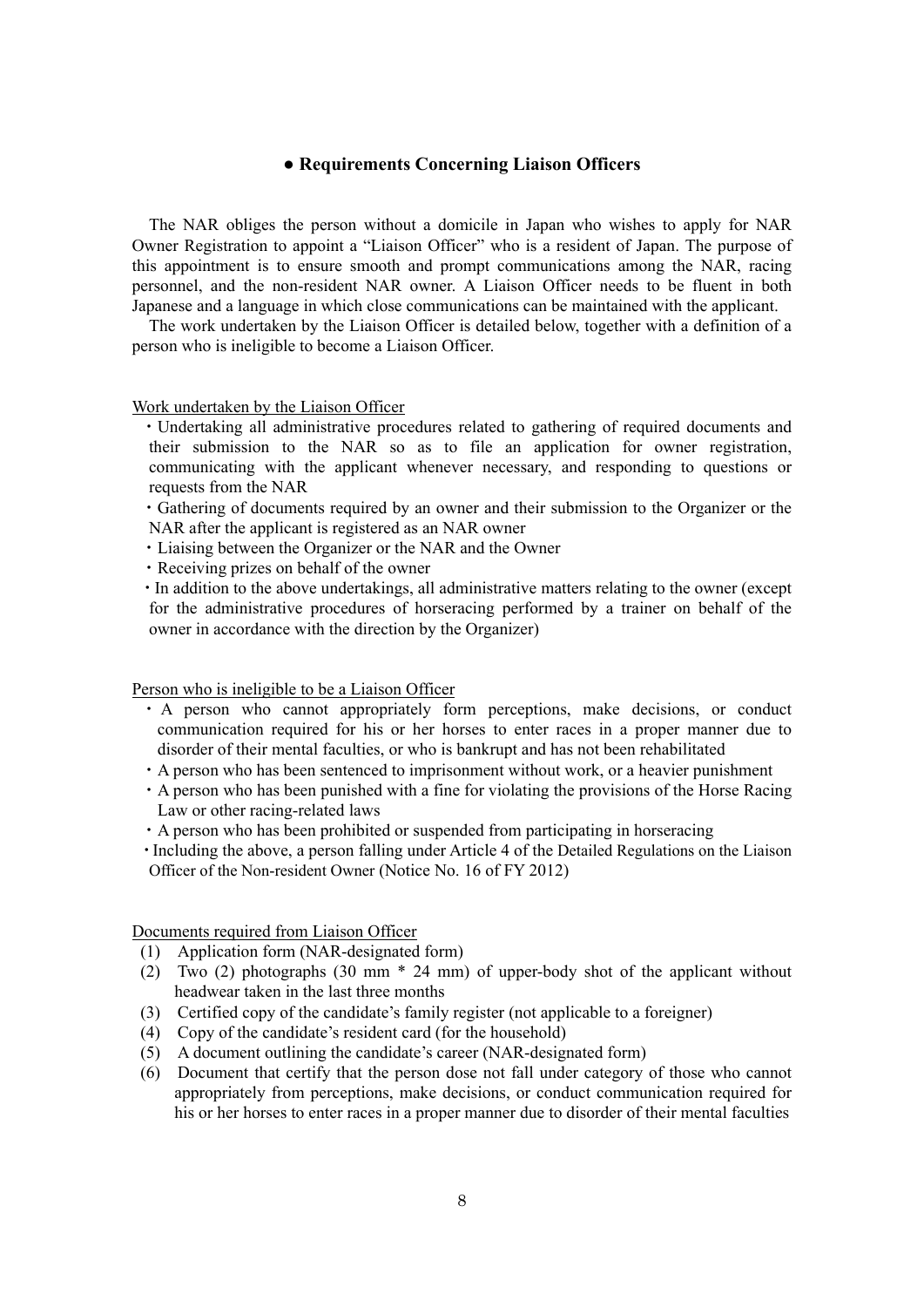- (7) An identification certificate issued by the head of the municipality in which the candidate's registered domicile is located (NAR-designated form in case of a foreigner)
- (8) A copy of an agreement or other document signed by both the NAR Owner Registration applicant and the Liaison Officer

(If this document is not in Japanese or English, it should be accompanied by a Japanese translation. Refer to the "Points on Memorandum or Agreement Made between the Owner Registration Applicant and the Liaison Officer" below.)

- (Note 1) As documents required, submit the documents within three months from the date of issuance.
- (Note 2) Other documents considered necessary may be additionally requested.
- \* It is in principle prohibited that a Liaison Officer takes care of communications for several owners unless specially approved by the NAR. Contact us for details.
- \* In principle, Liaison Officers are expected to come in person to the NAR office, where they will be interviewed by the NAR.

#### Points on Memorandum or Agreement Made between the Owner Registration Applicant and the Liaison Officer

To be registered as an owner with the NAR, a non-resident must first enter an agreement with a "Liaison Officer" domiciled in Japan. This agreement must state that the owner will entrust to the Liaison Officer the duties specified in Article 5 of the "Detailed Regulations on the Liaison Officer of the Non-resident Owner" provided by the NAR in accordance with the provision of Article 2 (5) of such Regulations and must be signed by both parties.

The matters to be specified in the agreement are as follows. An application for registration will not be approved unless an agreement is made between the parties with which these matters are confirmed by them.

- ・**Details of the work to be entrusted by the Non-resident Owner (applicant) to the Liaison Office**r
	- \* All duties specified in Article 5 of the Detailed Regulations on the Liaison Officer of the Non-resident Owner must be included here. Although other duties not specified in said Article (such as managing a bank account to handle prize money) may also be entrusted, please do not include matters that should be managed by a trainer (such as declaration to start)
- ・**Prohibitions**
- ・**Circumstances under which the agreement could be made invalid**
- ・**The period of validity of the agreement**
- ・**Signatures of both the Non-resident Owner (applicant) and the Liaison Officer made when they confirm the agreement contents**

A Sample Memorandum of Agreement is attached. Please feel free to use this format. \*;see page 10 to 11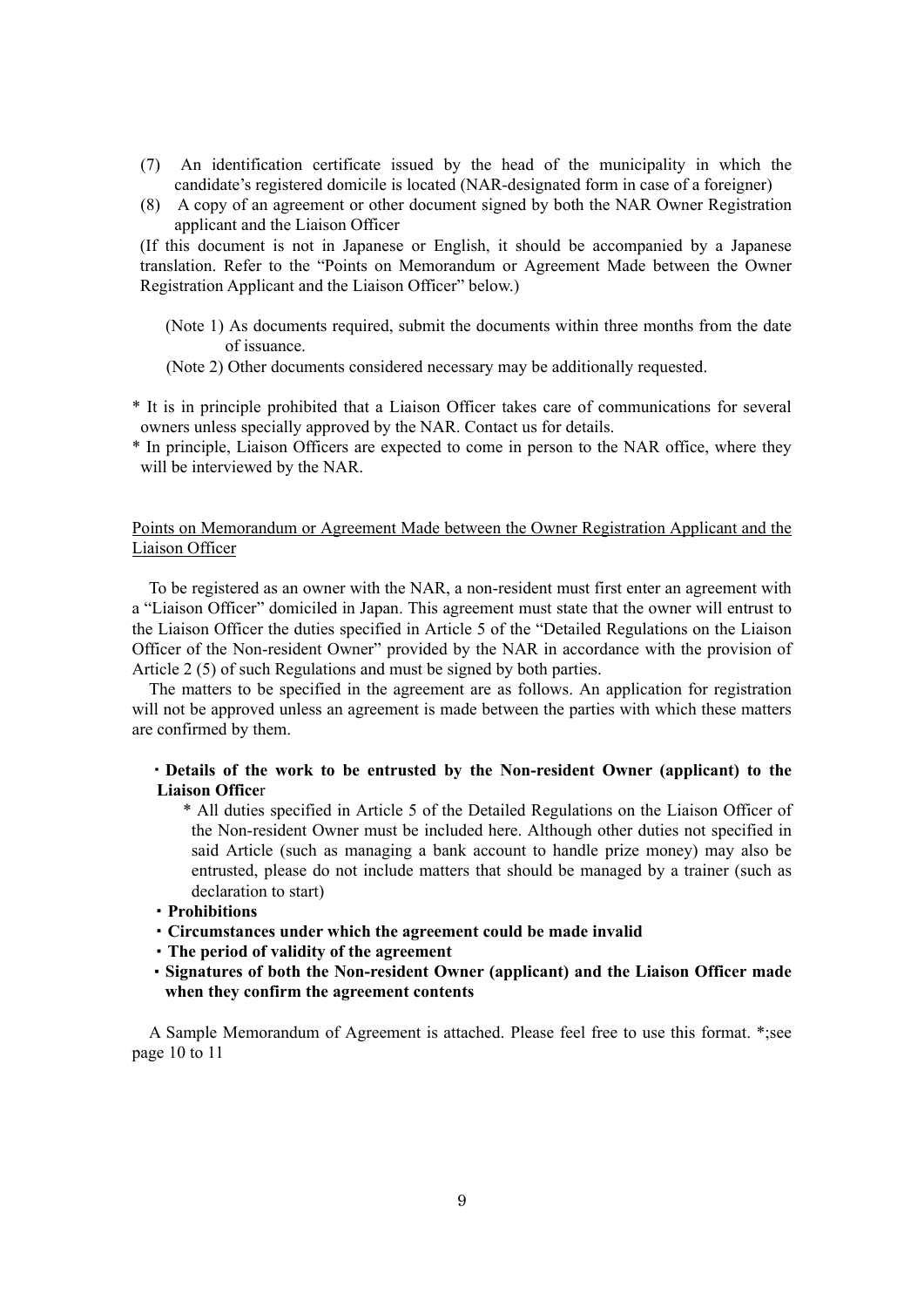#### **Memorandum of Agreement on the Work of a Liaison Officer (sample)**

WHEREAS, this Memorandum shall specify requisite matters whereby

an applicant for owner registration with the NAR (hereinafter "Owner"), may properly and reasonably entrust the work of a "liaison officer" as specified in Article 10-4, Paragraph 3, of the NAR Regulation of Operation Procedures, to \_\_\_\_\_\_\_\_\_\_\_\_\_\_ (hereinafter "Liaison Officer"), who will undertake the work on behalf of Owner as an owner in the NAR.

- Article 1 The Owner shall entrust the work related to the Owner's activities as an owner in the NAR to the Liaison Officer, and the Liaison Officer shall accept this work.
- Article 2 The contents of the work to be entrusted to the Liaison Officer by the Owner shall be as follows:
	- (1) Gathering documents that the Owner needs to submit to the NAR and submitting them to the NAR
	- (2) Gathering documents that the Owner needs to submit to the organizer of local government racing and submitting them
	- (3) Liaising between the NAR or the organizer of local government racing and the Owner
	- (4) When the Owner registers a racehorse with the NAR, guaranteeing that the Owner holds ownership of that racehorse
	- (5) Accepting and keeping schedules of race prize money won by the Owner, or sending them to the Owner
	- (6) Accepting and keeping the Owners' prizes won by the Owner, or sending them to the Owner.
	- (7) Liaising with trainers and other personnel entrusted with the training of the Owner's horse.
- Article 3 The Liaison Officer must observe Japan's Horse Racing Law and other laws and regulations, and must also obey orders and instructions from the personnel of the NAR and NAR race organizers.
- Article 4 The Liaison Officer may not engage in any of the following acts:
	- (1) Carrying out administrative work related to the Owner's activities as an NAR owner without the Owner's consent
	- (2) Carrying out administrative work that the trainer appointed by the organizer of the applicable NAR horse races should undertake on behalf of the Owner under the Racing Regulations in accordance with the provision of Article 17-6 of the Order for Enforcement of the Horse Racing Law
	- (3) Undertaking business related to horse racing other than the work performed on behalf of the Owner inside NAR race facilities without the consent of the applicable NAR race organizer.
	- (4) Entering NAR organizer facilities for the purpose of communications on behalf of the Owner without wearing the pass etc. issued by the applicable NAR race organizer.
	- (5) Besides the above, engaging in acts that could reasonably be deemed to compromise the integrity of horseracing.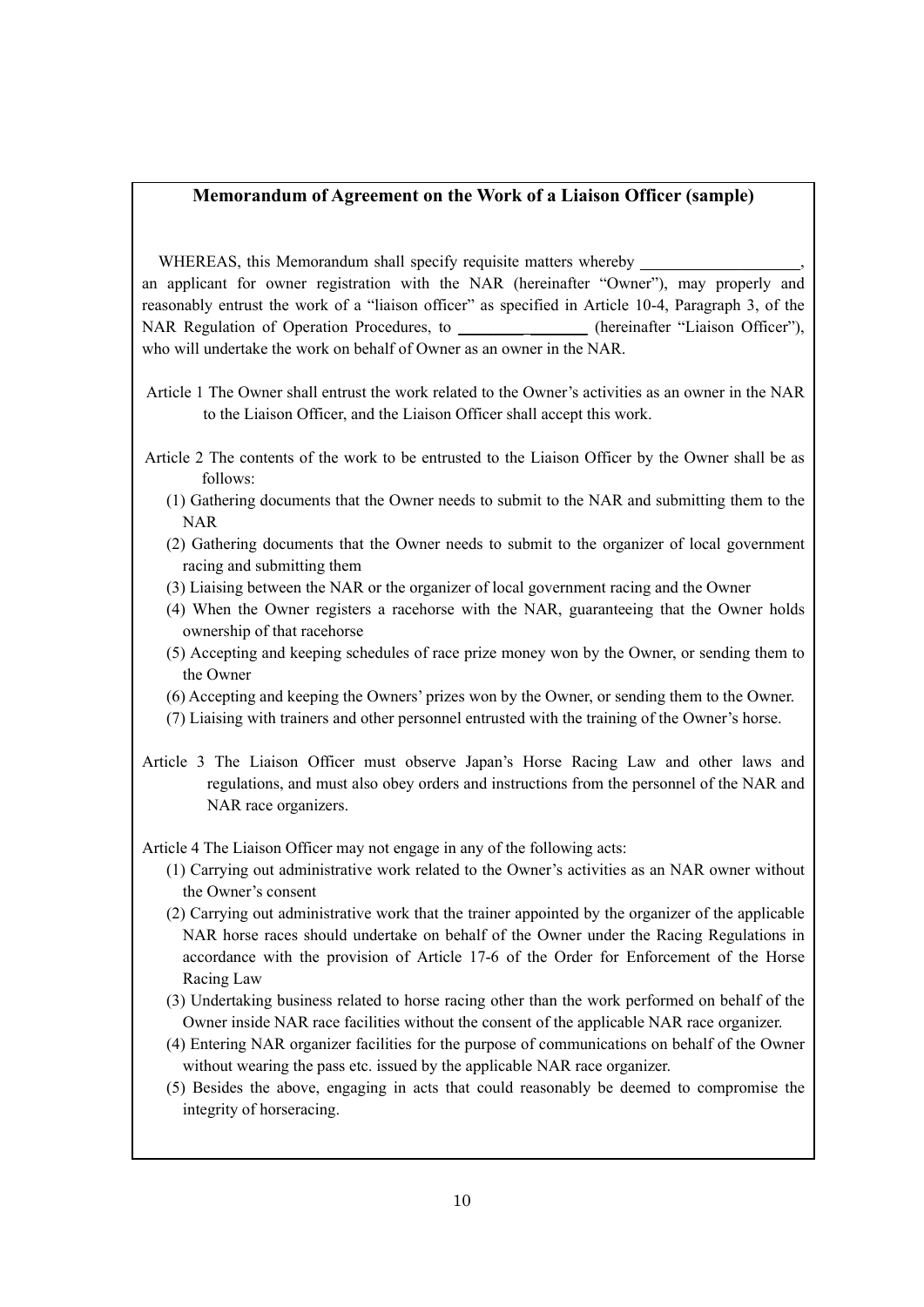- Article 5 The Liaison Officer may not divulge any of the Owner's personal information gleaned while performing the work specified in this Memorandum to any third party, or provide the same for any purpose other than the work specified in this Memorandum. This provision shall survive even after this Memorandum becomes invalid.
- Article 6 If the Liaison Officer divulges the Owner's personal information for reasons attributable to the Liaison Officer's own liability, the Liaison Officer shall promptly report the same to the Owner, and shall take responsibility for taking corrective action following discussion with the Owner.
- Article 7 If the Liaison Officer causes the Owner to incur serious damage in violation of this Memorandum for reasons attributable to het Liaison Officer's own liability, the Owner may claim the Liaison Officer to compensate for such damage.
- Article 8 This Memorandum shall become invalid in any of the following cases:
	- (1) The Liaison Officer fails to be approved by the NAR as a liaison officer, or the NAR's approval is withdrawn after the Liaison Officer has become a liaison officer
	- (2) The Owner fails to be registered as an owner with the NAR after applying for owner registration, or the Owner's registration is cancelled by the NAR after the Owner has been registered as an owner
	- (3) Due to death, illness, or any other reason, the Liaison Officer is no longer able to execute the work related to the Owner's activities as an owner on behalf of the Owner
	- (4) The Liaison Officer causes serious damage to the Owner in violation of this Memorandum for reasons attributable to the Liaison Officer's own liability, or the Owner determines that the Liaison Officer threatens to cause serious damage to the Owner and requests for invalidation of this Memorandum
	- (5) Either the Owner or the Liaison Officer requests for invalidation of this Memorandum, and the other party accepts such request.

| Article 9 This Memorandum shall be valid from $/$ / (date) to $/$ / (date) |  |  |  |  |  |  |
|----------------------------------------------------------------------------|--|--|--|--|--|--|
|----------------------------------------------------------------------------|--|--|--|--|--|--|

Article 10 Should any question arise about any matters not specified in this Memorandum or should any disagreement be found as to the interpretation of this Memorandum, the same shall be resolved smoothly through discussion between the Owner and the Liaison Officer.

IN WITNESS WHEREOF, two copies of this document shall be drawn up and signed by both the Owner and the Liaison Officer, so that one copy shall be retained by each party.

| Signed on this<br>day of | (date)<br>$\overline{ }$ |
|--------------------------|--------------------------|
| Owner                    |                          |
| Liaison Officer          |                          |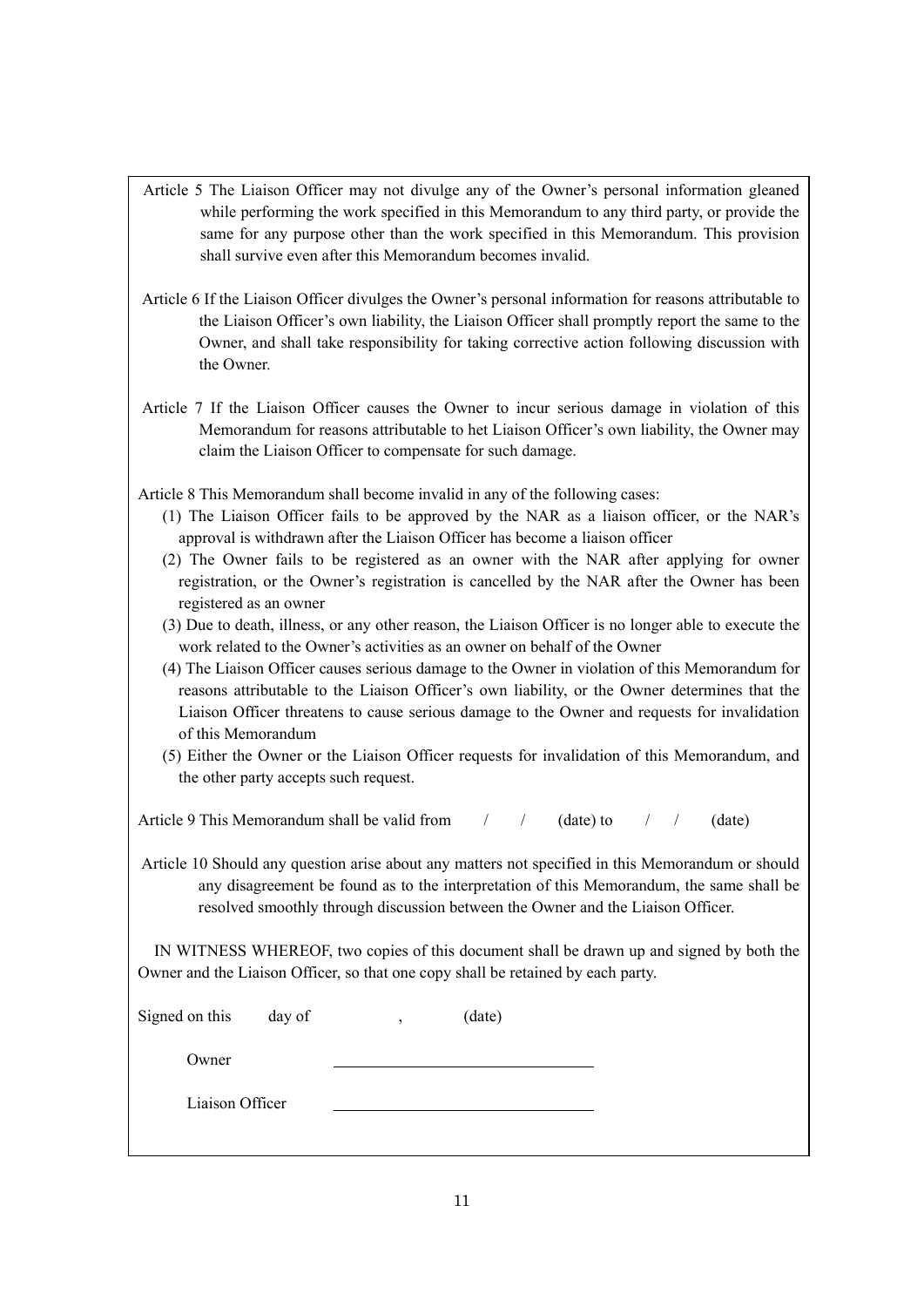# **● Other Matters**

When applying for NAR Owner Registration, please be fully acquainted with the following points.

- ・An Owner not domiciled in Japan ("Non-resident Owner") may only register racehorses that are owned 100% by that Non-resident Owner. In this respect, please be aware that ownership by lease or syndicate, as is quite common overseas, is not permitted for Non-resident Owners.
- ・To enter his/her horse in races, the owner is required to entrust the horse to the organizer's stable in advance. Since some organizers limit the number of horses that can be entrusted and the number of entrusted horses per stable, make sure to check the regulations.
- ・For an owner's horse to be registered with the NAR, it must be entrusted to an NAR-licensed trainer (except for the case where a foreign-trained horse is entered in an international race). A foreign-bred horse that has raced overseas may not be entrusted to an NAR trainer at present.

\*In addition to the above, applicants are asked to familiarize themselves with the NAR Regulation of Operation Procedures and Program Outlines of the Organizers and ensure they are fully conversant with NAR rules before application.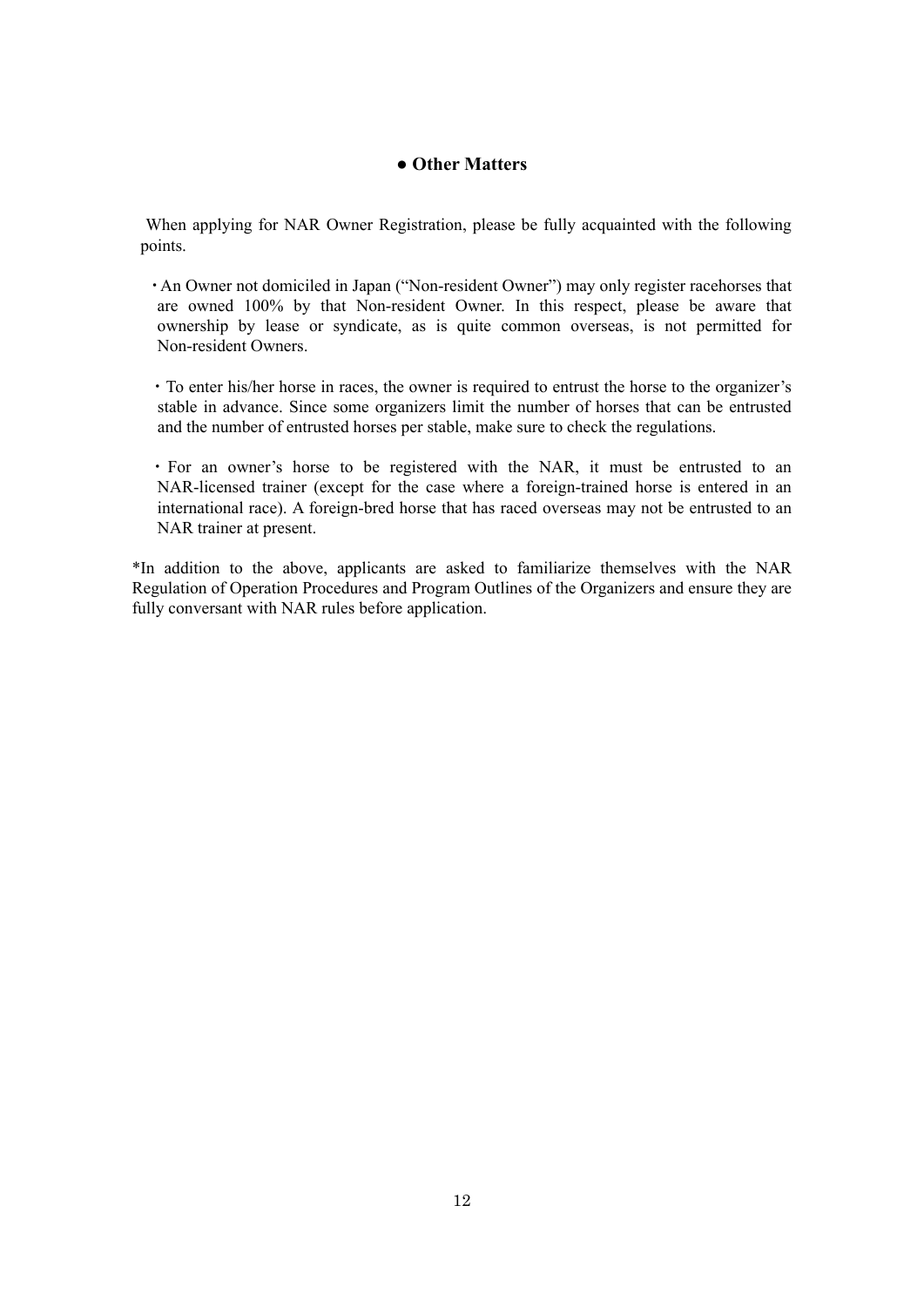### **● Questions & Answers on NAR Owner Registration**

#### **About Owner Registration**

- Q1: What are conditions for a non-resident of Japan to be registered as an NAR owner?
- Q2: Where should I direct my inquiry or application?
- Q3: How is eligibility screening conducted?
- Q4: Is it possible to reduce the number of documents for application?
- Q5. I have previously entered my horse in international races. What happens to that owner registration?
- Q6. What sort of procedures will be required if I take up residence in Japan?
- Q7. Are there any special conditions for applicants and owners not domiciled in Japan?
- Q8. What happens when a non-resident owner's overseas owner registration becomes invalid?
- Q9. Will my owner registration be cancelled if I no longer own a racehorse?
- Q10. What is the system of racing colors registration?

#### **About the Liaison Officer**

- Q11. What is the role of Liaison Officer?
- Q12. Can the Liaison Officer be a foreign national domiciled in Japan?
- Q13. Who is not eligible to be a Liaison Officer?
- Q14. Can I ask someone who has already been approved as another NAR owner's Liaison Officer to take care of my communications?
- Q15. I have no problem at all with communicating in Japanese; do I still need to appoint a Liaison Officer?
- Q16. What must I do if I want to change my Liaison Officer?
- Q17. What should I do if the post of my Liaison Officer becomes vacant due to an accident etc.?
- Q18. Can the NAR recommend a Liaison Officer for an applicant who has no acquaintances domiciled in Japan?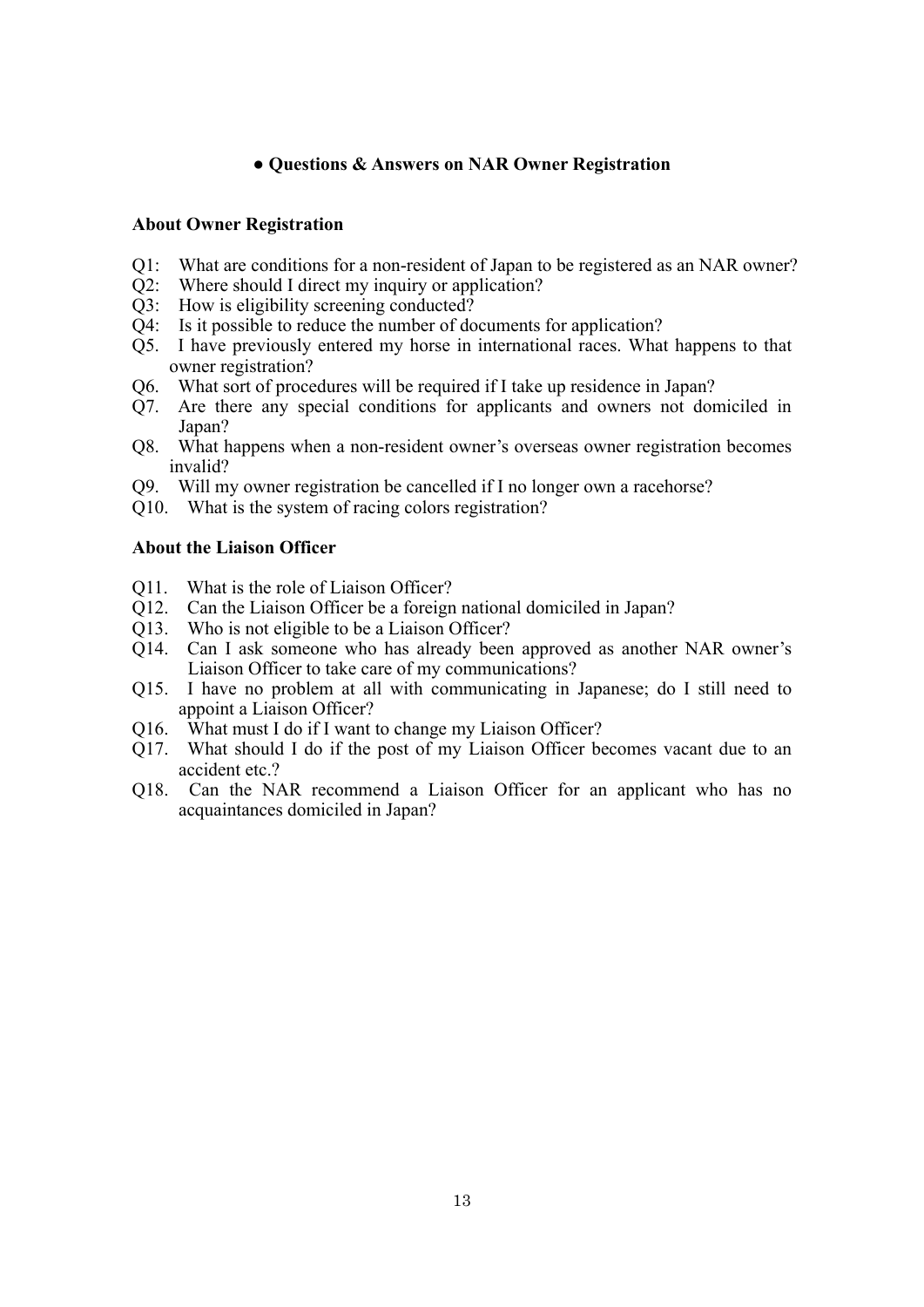### **Q1. What are conditions for a non-resident of Japan to be registered as an NAR owner?**

A. A non-resident of Japan must not fall under the ineligibility conditions specified in Article 10-6 and 10-10 under the NAR Statement of Operational Procedures. Other requirements are as follows:

◆The applicant must have been active in owning and racing horses as individual owners or representatives of corporate owners, etc., on an independent basis for more than one year after being registered or licensed under an overseas recognized racing authority with good standing.

◆The applicant must have appointed a "Liaison Officer" domiciled in Japan who has been approved by the NAR.

## **Q2. Where should I direct my inquiry or application?**

A. Contact the office below. When applying for registration, your Liaison Officer should come in person to the NAR office.

# **Registration Division, Licensing and Registration Department,**

**National Association of Racing (NAR)** 

106-8639 ,2-1, Azabudai 2-chome, Minato-ku, Tokyo

【TEL】03-3583-2142

【FAX】03-3583-8874

# **Q3. How is eligibility screening conducted?**

A. The main details subject to screening are the applicant's personal and financial status. For the personal status, we check that there is no problem with the applicant in terms of upholding the integrity of horseracing. As to the financial status, we check whether the applicant has sufficient income to maintain a racehorse in training with a trainer on a continuous basis. Specifically, yearly income of at least 5 million yen is required and this income needs to be expected continuously in the future.

Based on the results of screening by two review bodies, the NAR then makes the final decision on the registration.

## **Q4. Is it possible to reduce the number of documents for application?**

A. Besides the applicant's personal status, the NAR also investigates closely whether the applicant has the financial means to maintain a racehorse in training with a trainer. We hope you will understand that, since the sustainability of the applicant's income is subject to particularly rigorous screening, the applicant needs to submit documents related to tax returns etc.

It should be added that we require a wide range of documents to be submitted not only by applicants without a domicile in Japan, but also by residents of Japan.

### **Q5. I have previously entered my horse in international races. What happens to that owner registration?**

A. Owner registration for international races is cancelled immediately after completion of the applicable races. It is different from the owner registration whereby your horse is permanently entrusted to an NAR-licensed trainer. The latter should be seen as an application for a completely new owner registration.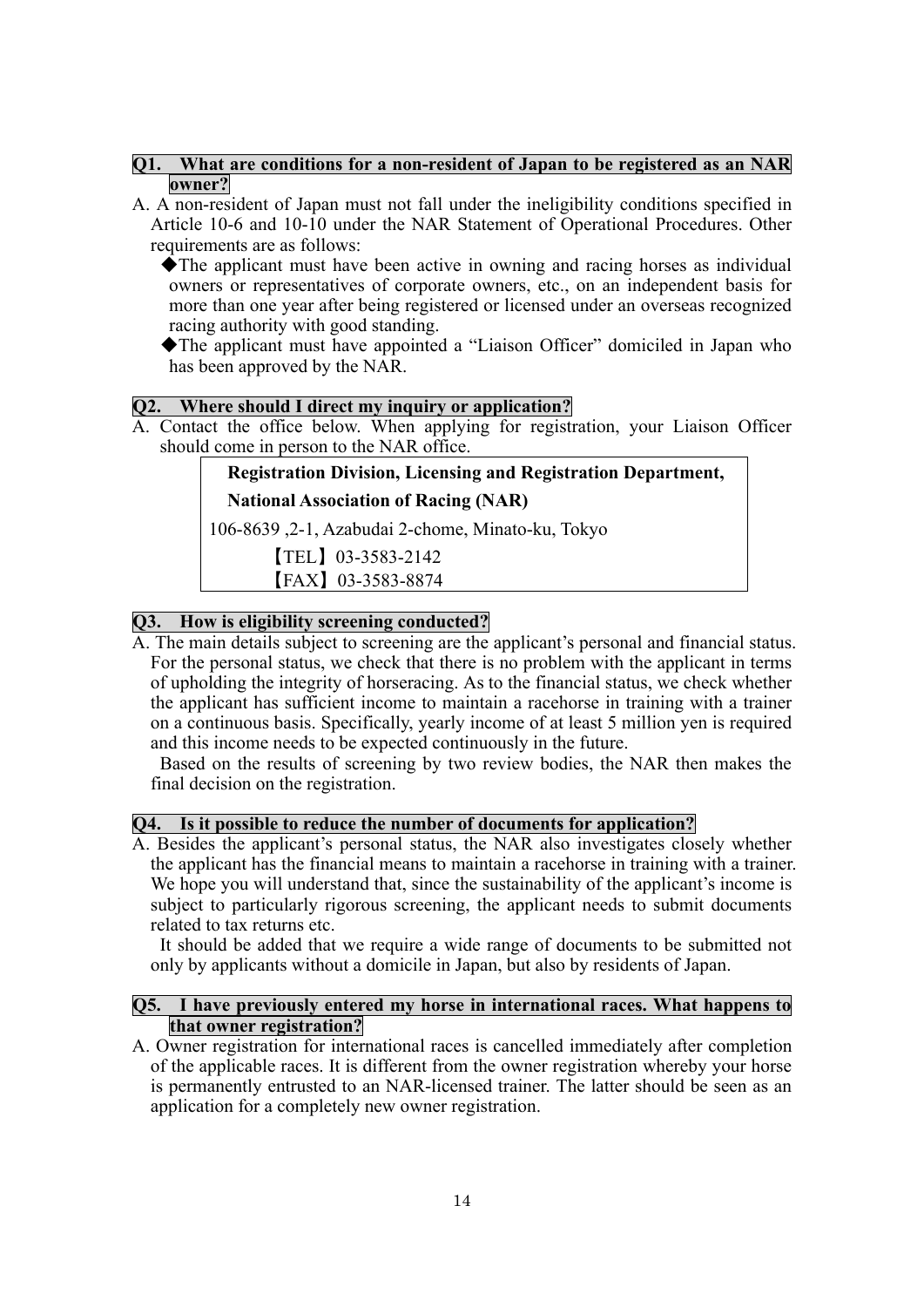## **Q6. What sort of procedures will be required if I take up residence in Japan?**

A. You will need to submit the necessary documents again if you become a resident of Japan. Please contact the NAR as soon as possible if you are planning to take up residence in Japan, since the conditions for an owner's activities will be changed.

# **Q7. Are there any special conditions for applicants and owners not domiciled in Japan?**

- A. Please understand the following points that are transitional measures for introducing the new system:
	- ◆Only the horses owned 100% by the owner can be registered as racehorses with the NAR.
	- ◆To enter his/her horse in races, the owner is required to entrust the horse to the Organizer's stable in advance. Since some Organizers limit the number of horses that can be entrusted and the number of entrusted horses per stable, make sure to check the regulations.

### **Q8. What happens when a non-resident owner's overseas owner registration becomes invalid?**

A. Since one of the conditions for a non-resident owner is registration (or license) as an owner with recognized overseas racing authorities, the NAR owner registration will also be cancelled.

#### **Q9. Will my owner registration be cancelled if I no longer own a racehorse?**

A. If an owner goes a whole year without owning an NAR registered racehorse, the owner must either immediately acquire a registered racehorse or acquire a registered racehorse after taking certain procedures. If not, the owner registration will be cancelled.

## **Q10. What is the system of racing colors registration?**

A. We do not have any racing colors registration at the NAR. In local government races, each Organizer accepts registration of racing colors by jockey, not by owner. Only in limited races by some Organizers, use of racing colors by owner is admitted with registration in advance.

# **Q11. What is the role of Liaison Officer?**

A. The Liaison Officer acts on behalf of the non-resident owner. In addition to all administrative duties related to application for owner registration at the NAR, the Liaison Officer serves for ensuring smooth and prompt communications and coordination between the non-resident owner and the NAR, organizers, and trainer where the horses are entrusted after the applicant is registered as an NAR owner. Naturally, the Liaison Officer must be domiciled in Japan.